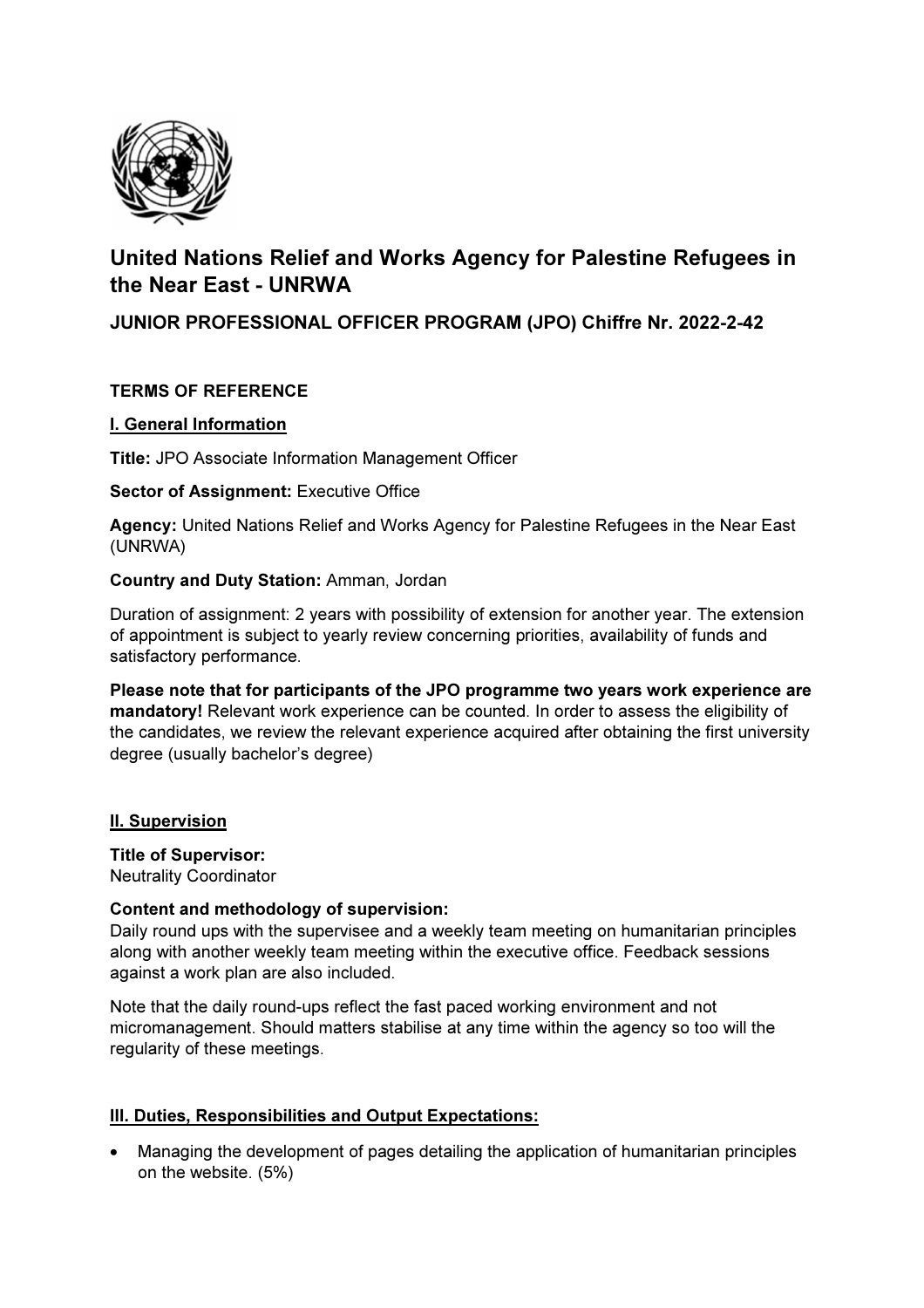- Develops an understanding of all of UNRWA database systems where information relating to the application of humanitarian principles is stored for the purposes of updating where the key gaps, inconsistencies and risks lie. (10%)
- Support the collection, storage, management, and protection of data relating either directly or indirectly to the application of humanitarian principles. (40%)
- Develops, maintains, upgrades or enhances existing information management systems: troubleshoots and provides continuing user support, to include resolving difficult problems, advising on the use of new techniques, monitoring transactions to measure performance and continued effectiveness of assigned systems and ensures appropriate data security and access controls.(20%)
- Ensure consistency of data and results in relation to the application of humanitarian principles covering all UNRWA's field of operations. (10%)
- Support assessments and situation analysis process with analytical frameworks, data collection, and analysis (standards methodologies) (5%)
- Take part and report back on any relevant Information Management network at a regional level, including by creating networks with key focal points in other agencies and key INGOs. (10%)

## IV. Qualifications and Experience

#### Education:

Master's degree in Social science, Statistics, Information Management, Physical science, Economics, Data Science, Geography, GIOS, Engineering, Demography, Computer Science or other relevant field.

#### Work experience:

Minimum 2 years professional level job experience (external relations, donor relations, policy advocacy and programme) in humanitarian relief/Protection

## Key Competencies of the assignment:

Essential:

- Experience with data sharing, data management and data analysis to support policy formulation and implementation.
- Ability to communicate in English as this is the working language of the duty station.

Desirable:

- Knowledge of national and international statistical systems; knowledge of international protection, human rights, and international humanitarian law
- Experience in data collection and analysis in field situations
- Knowledge of GIS and geo spatial systems and techniques
- Understanding of various due diligence mechanisms.
- Fluency in Arabic

## V. Learning Expectations

Upon arrival in the duty station the JPO would be required to complete all mandatory ecourses which includes the social media and neutrality e-course.

Through regular meetings and research, the JPO would gain an advanced understanding of humanitarian principles in theory and in practice.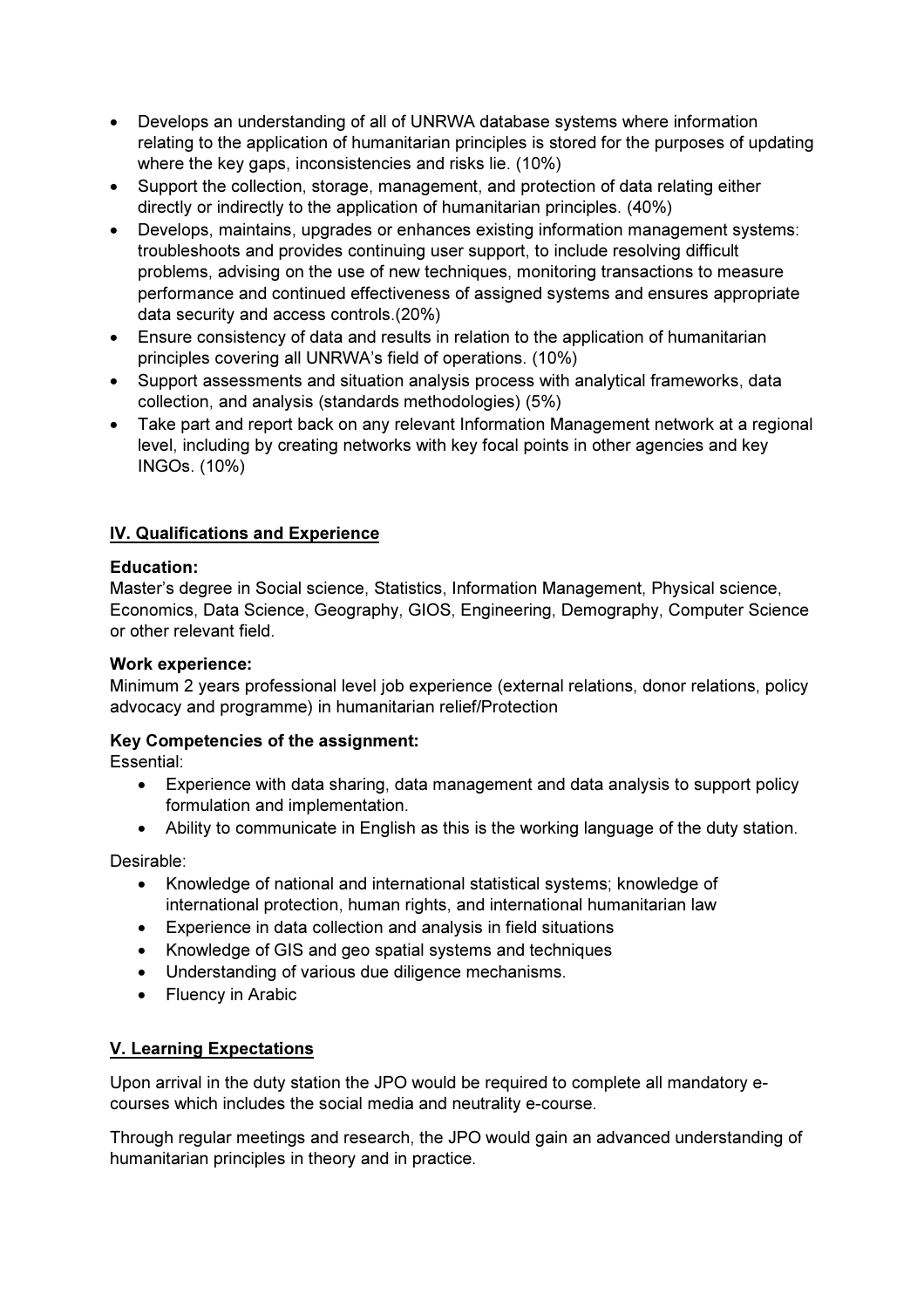The JPO would learn about data collection, data management and analysis at HQ level including finding links between datasets.

Dependent on funding being available during the assignment, further learning on geo spatial systems and techniques could be supported.

## VI. Background Information

Endorsed by two UN General Assembly resolutions, the Humanitarian Principles guide the work of all actors working in the humanitarian sphere. As an Agency with a humanitarian mandate – namely, to assist and protect Palestine refugees – the Humanitarian Principles not only guide UNWRA's work but make it possible. From ensuring the sanctity of our shelters in times of crisis, to maintaining access to the most vulnerable populations, to advocating on behalf of Palestine refugees, the principles of humanity, neutrality, impartiality, and independence are at the heart of all UNRWA operations.

Due to the intense and protracted conflicts in which UNRWA operates, and since the most basic humanitarians are impossible without neutrality, the Agency places special importance on this principle in all areas of its work. It is because of this that there are several ways that UNRWA upholds this principle which basically means not taking sides. Examples include training, vetting, discipline, and installation inspections. This is work that is beset with challenges including staff shortages, financial constraints, difficulty in movement and not least data.

The work is done from within the Executive Office and managed by the Neutrality Coordinator who reports directly to the Chief of Staff. Please note that in the online version you will be asked to upload an updated organigramme.

## VII. Information about Living Conditions at the Duty Station

Location: The Hashemite Kingdom of Jordan is strategically located in the Middle East covering a diversity of landscapes. Bound by Syria to the north, Iraq to the northeast, Saudi Arabia to the east and south, the Red Sea to the south and Israel and the Palestinian National Authority to the west.

Weather: The weather in Jordan is not too extreme. Summer is dry, with temperatures regularly reaching 35 degrees centigrade. The winter is colder with temperatures often dropping to freezing point. Amman is hot and sunny from May to October with cool, pleasant evenings, whereas winters are rainy with occasional short snowfalls.

Safety and Security: Jordan is a relatively stable country. The potentials for internal or external armed conflict are considered very unlikely in the current political environment. Peaceful demonstrations, and sometimes road blockages, do occur in Jordan motivated by domestic factors such as unemployment, deprivation of resources and development or for regional issues such as solidarity with the Palestinian cause or with the Syrian crises. Most of these events are driven by civil society unions and Islamic parties. Domestic tribal civil unrest sometimes turning violent especially outside the main cities due to tribal dispute or socioeconomic reasons. In all occasions law enforcement agencies usually manage to contain the situation.

Road traffic accidents are the primary threat against UN personnel in Jordan. Poor road conditions and bad driving behaviours are the main reasons for the high rate for traffic accidents.